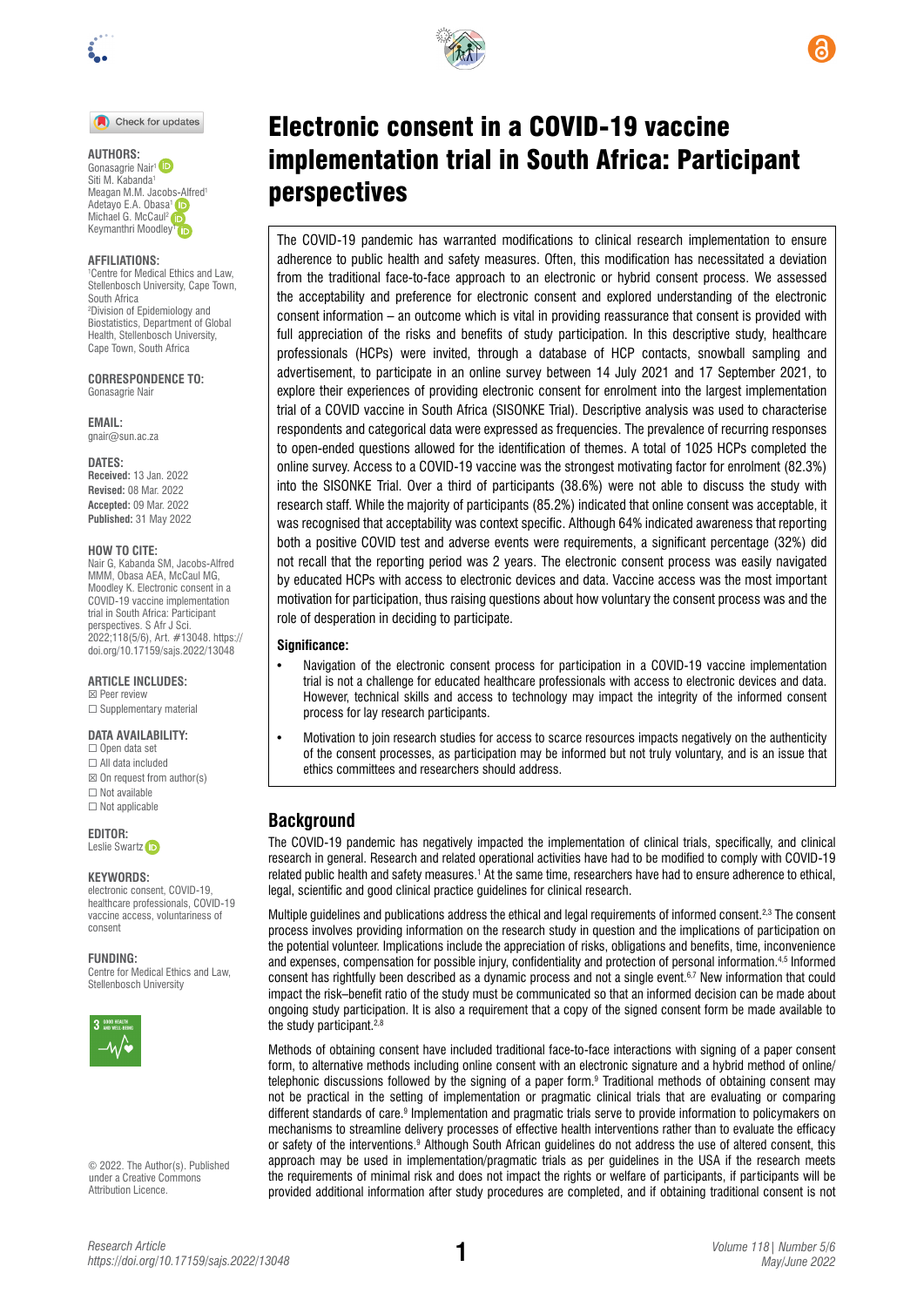

practical.8 Logistical reasons alone – such as cost, convenience and need for study implementation to be fast-tracked – are not legitimate reasons for use of altered consent.10 US Food and Drug Administration regulations allow for use of altered consent in emergency situations in which there is immediate threat to life and an alternative to the test product is not available.<sup>11</sup>

To assist in understanding of the content of the informed consent form, supplemental material, in the form of interactive exercises, quizzes and links to relevant information, is often used. In studies evaluating user experiences, it has been found, that even when electronic consenting was supplemented with various links to informational material, respondents rarely opted to look at this material.12

Research has been undertaken on the perspectives of research ethics committees and researchers on electronic consent processes.<sup>7,13,14</sup> However, the perspectives of research participants have not been explored in depth, especially in sub-Saharan Africa. A scoping review identified published research on electronic informed consent in North America, Europe, Asia and Oceania, but not from sub-Saharan Africa.12

We assessed the preferences, acceptability and understanding of the electronic consent information and process among healthcare professionals (HCPs) from a diverse range of health science disciplines enrolled in a phase 3b COVID-19 vaccine trial (SISONKE) in South Africa between February 2021 and May 2021. The SISONKE Trial was one of the largest 'implementation' trials conducted in South Africa, under pandemic conditions and in a context of no vaccine availability for general roll-out.15,16 At the time of trial implementation, it was a high-risk study conducted with a vaccine that had only emergency use authorisation in some countries.17 To date, significant serious or special interest adverse events have been reported.18 Therefore, an assessment, post-consent, of participants' motivation to enrol in the trial and their understanding of adverse event reporting requirements is of relevance.

# **Method**

We undertook an independent descriptive survey amongst a sample of healthcare professionals (HCPs) and academics who had enrolled in the SISONKE Trial. Between 14 July 2021 and 17 September 2021, we invited trial enrolees to participate in an online survey on the electronic consent process of the SISONKE Trial. Recruitment of participants was through a database of HCP contacts maintained by the Centre for Medical Ethics and Law (Stellenbosch University), snowball sampling, and advertisement via professional bodies (Colleges of Medicine of South Africa, South African Medical Association, and Independent Practitioner Associations), an academic institution (Stellenbosch University's Faculty of Medicine and Health Sciences), a public tertiary level teaching hospital (Tygerberg Hospital), and a private hospital group (Mediclinic). A broader sample of HCPs from public and private hospitals and institutions across South Africa were invited via a weekly medical news digest. All HCPs participated in their personal capacities and provided online consent prior to completion of the survey.

Ethics approval was received from Stellenbosch University's Faculty of Medicine and Health Sciences Health Research Ethics Committee (reference number: N21/06/018\_COVID-19) and the research ethics committee of Mediclinic SA (reference: 20210727). Institutional approval was received from Stellenbosch University and the Western Cape Provincial Department of Health.

The design and content of the survey questionnaire were based on a literature review and the researchers' experience with factors that are likely to influence understanding, acceptability and preference for electronic consent. The survey was created using SUNsurveys Checkbox® 7 Version 2018 Q2. To confirm relevance, validity and reliability, the survey was piloted among seven HCPs and researchers with experience in the design of online surveys and research ethics. The final survey consisted of open and closed questions.

## *Data analysis*

Survey responses were exported to Statistical Package for Social Science (IBM SPSS Statistics 27.0) for analysis. Descriptive analysis was used to characterise respondents and categorical data were expressed as frequencies. An online proportion calculator was used to calculate 95% confidence intervals using frequencies.

NVivo qualitative data analysis software (QSR International Pty Ltd. Version 12, 2018) was used to analyse the data. The prevalence of recurring responses to open-ended questions allowed for inductive coding and subsequently the identification of themes. During the analysis, two authors independently analysed the data. The generated themes were compared and discussed until consensus was reached. Trustworthiness was achieved by sharing and discussing themes among the study team.

**Table 1:** Characteristics of survey participants (*n*=1025)

| <b>Characteristic</b>                          | N (%)      |
|------------------------------------------------|------------|
| Age (years)                                    |            |
| $18 - 29$                                      | 80(7.8)    |
| $30 - 39$                                      | 265 (25.9) |
| $40 - 49$                                      | 276 (26.9) |
| > 50                                           | 404 (39.4) |
| Location (province)                            |            |
| Eastern Cape                                   | 18(1.8)    |
| <b>Free State</b>                              | 23(2.2)    |
| Gauteng                                        | 177 (17.3) |
| KwaZulu-Natal                                  | 89 (8.7)   |
| Limpopo                                        | 2(0.2)     |
| Mpumalanga                                     | 11(1.1)    |
| Northern Cape                                  | 6(0.6)     |
| <b>North West</b>                              | 3(0.3)     |
| <b>Western Cape</b>                            | 696 (67.9) |
| Type of healthcare facility/institution        |            |
| Public healthcare facility                     | 469 (45.8) |
| Private healthcare facility                    | 236 (23.0) |
| Independent practice                           | 53(5.2)    |
| Academic institution                           | 187 (18.2) |
| Other                                          | 80(7.8)    |
| <b>Position/role</b>                           |            |
| <b>Healthcare worker</b>                       | 653 (63.7) |
| Academic staff                                 | 123 (12.0) |
| Both healthcare worker and academic staff      | 249 (24.3) |
| Previous experience as a research participant  |            |
| Yes                                            | 426 (41.6) |
| No                                             | 599 (58.4) |
| Previous experience as part of a research team |            |
| Yes                                            | 514 (50.1) |
| No                                             | 511 (49.9) |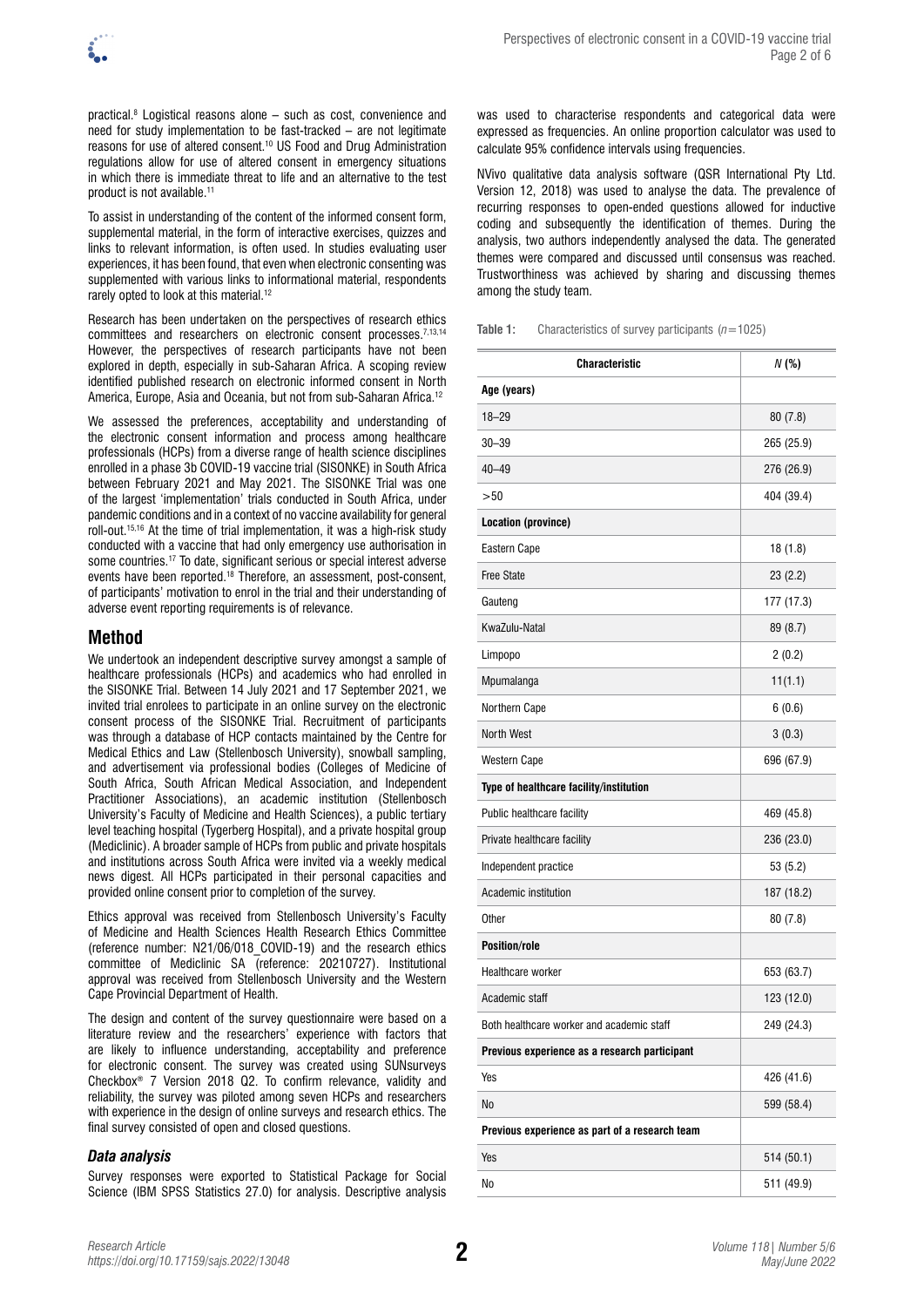

# **Results**

## *Respondent characteristics*

A total of 1025 HCPs completed the online survey. The majority of respondents were younger than 50 years of age (621/1025, 60.6%). Responses were received from all nine provinces of South Africa, with the majority of responses received from the Western Cape (67.9%) followed by Gauteng (17.3%) and KwaZulu-Natal (8.7%) (Table 1).

HCPs comprised 63.7% of the sample, 12% were academics and 24.3% identified as occupying both roles. Half of the respondents reported having been part of a research team previously (Table 1).

## *Motivation to join the SISONKE Trial*

The majority of respondents indicated that they enrolled in the SISONKE Trial to access a COVID-19 vaccine (844/1025, 82.3%), to protect themselves (757/1025, 73.9%) or to prevent inadvertent exposure of family members through themselves (780/1025, 76.1%) to SARS-COV-2. This finding is supported by the following anonymised responses:

> *Being in the clinical field, it really left no options for not taking the vaccine. It can't really be considered a trial in which we had great choice; we had no choice of the vaccine we could take (would have preferred a mRNA based vaccine) as the government had no clear plan.* (PID 1337636)

> *People consented for fear of losing their lives and were desperate for protection.* (PID 1333708)

> *Very grateful to be included in the trial.* (PID 1334644)

A further 65.9% (625/1025) regarded it as a duty to receive a COVID-19 vaccine for the public good, to allow the country to reach herd immunity. Pressure from family members, peers, community members (30/1025, 2.9%), negative impact on employment (25/1025, 2.4%) or positive impact on employment (123/1025, 12%) impacted the decision to participate the least.

## *Technical enablers or challenges*

The majority of respondents used their own electronic devices (961/1025, 93.8%), had Internet/data access (963/1024, 94%) and the technical skills to complete the electronic informed consent process independently (989/1024, 96.5%). Over three quarters (907/1025, 88.5%) agreed that both the electronic consent document and the information leaflet were easily accessible. Whilst 6.7% (69/1024 respondents) indicated that they did not access the consent form at all. Trust and confidence in the research process compensated for difficulty in accessing study related information:

> *But I could not access/see/find the actual study information or text about the consent. When I tried to go back and search for it I still couldn't see it. But I trusted in the research process.* (PID 1337168)

## *Characteristics of the consent process*

In total, over two thirds of respondents (733/1019, 71.9%) indicated that they had thoroughly read the consent document. Access to the consent form and ability to discuss the content of the form or the study procedures prior to providing consent are annotated in Table 2. The lack of opportunity for the majority of SISONKE Trial participants (59.5%) to discuss the consent document with the study staff or doctors is reflected by the following participants' comments:

> *Information was lacking. I needed vaccine and had no choice as to agree. No consent, no vaccine is the rule. So, I had no choice.* (PID 1335027)

> *Not informed that participation in this vaccine study would exclude me from receiving vaccination as part of the national vaccination*

*rollout. I am now not eligible to receive the (likely) more effective Pfizer vaccine because I have been 'vaccinated' with an incompletely validated vaccine. I will NEVER participate in such a study again as I believe that this has compromised my ability to optimally protect myself.* (PID 1337815)

Three quarters of survey respondents (784/1025, 76.5%) indicated that being able to discuss the study with their colleagues increased the acceptability of the electronic consent process. The majority were aware of and able to access additional study material that impacted the risk–benefit ratio when it was made available, while half read this new information (Table 2).

#### Some respondents expressed dissatisfaction with the timeliness of or paucity of study updates:

*I have received no updates on the preliminary trial findings as a study participant and health worker. I feel that I was used as a participant, but the investigators did not have the courtesy to provide updates on vaccine effectiveness to participants, even as data accumulated on symptomatic infections, hospital admissions and deaths during the third wave.* (PID 1336993)

*It would be helpful if the trial heads provided feedback from time to time to all Sisonke participants on how the Janssen-J&J vaccine is doing in relation to new variants in the population, e.g., the delta variant seems not to be wellcontrolled by this vaccine in terms of re-infections and even transmission from such re-infections.*  (PID 1337013)

**Table 2:** Access to consent material

|                                                                                                                    | Number (%)<br>of affirmative<br>responses |
|--------------------------------------------------------------------------------------------------------------------|-------------------------------------------|
| Able to print or save a copy of the consent form                                                                   | 166/280 (59.3)                            |
| Able to access a copy of the consent form at a later time                                                          | 89/175 (50.9)                             |
| Able to access a copy to discuss with own doctor or family                                                         | 134/384 (34.9)                            |
| Able to discuss concerns with study doctor or other study<br>staff                                                 | 270/666 (40.5)                            |
| Received SMS notification of availability of new study<br>information related to change in risk/benefit assessment | 680/1025 (66.3)                           |
| Easily accessed the online new information                                                                         | 607/680 (59.1)                            |
| Read the new information                                                                                           | 510/680 (49.8)                            |

## *Acceptability, preference and understanding*

#### **Acceptability**

The majority (873/1025, 85.2%) [95% CI: 83, 87.3] indicated that online consent was acceptable while 5.5% thought it was not (56/1025) [95% CI: 4.1, 6.9] and 9.4% opted to provide a neutral response (96/1025) [95% CI: 7.6, 11.1].

An overwhelming majority of respondents to this survey indicated that online consent was acceptable and commented on some of the advantages:

> *I can read through the information in my own time, and I don't feel obliged to participate in order not to disappoint the person taking the informed consent. I can think as long as I want, 'Google'*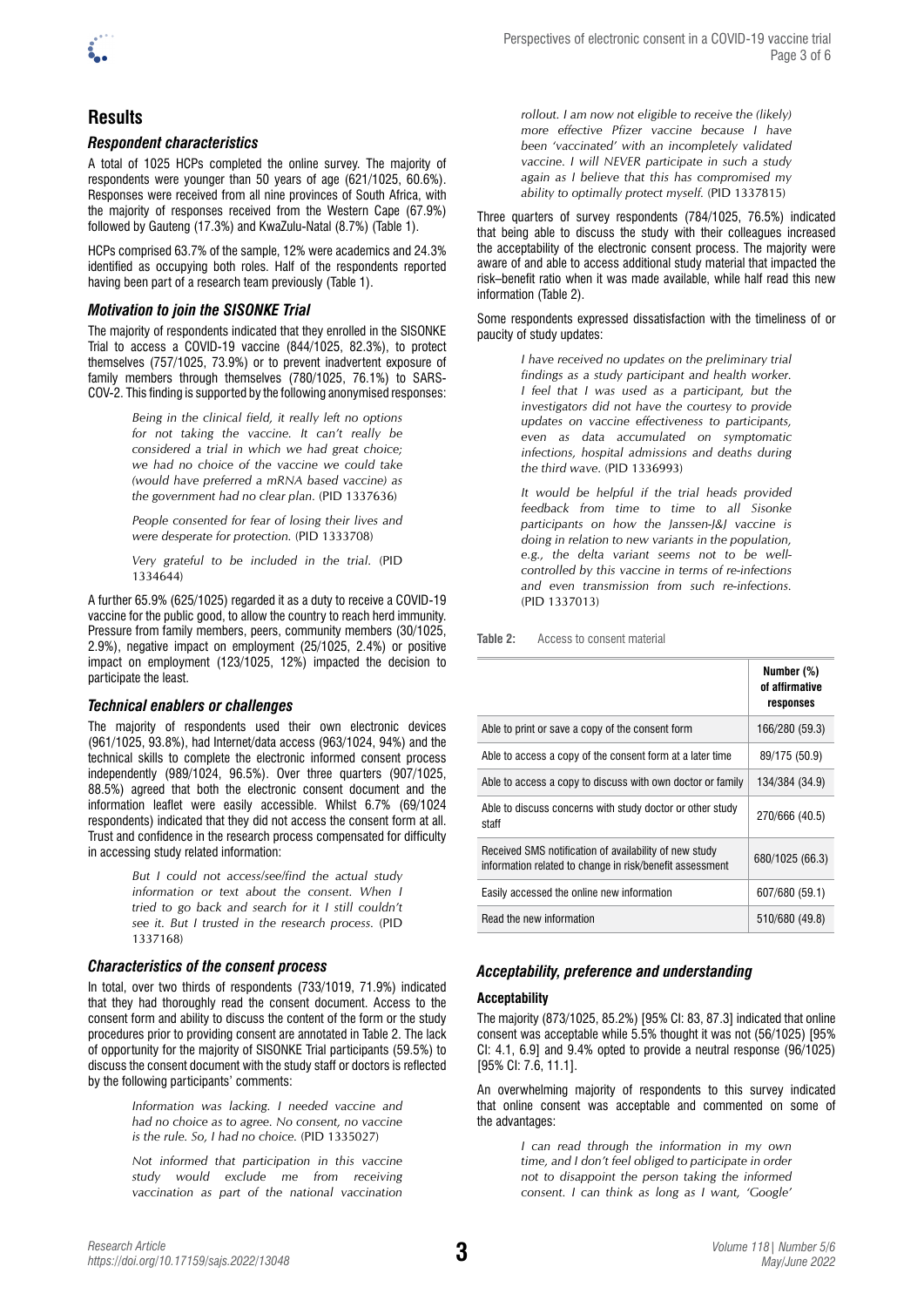

*aspects of care, ask opinions from friends and formulate questions. I can re-read the information as many times as I want.* (PID 1337857)

*Online consent was appropriate in this case due to the nature of Covid-19 and reducing contact with people and can accommodate the big numbers and spread across the whole country easily.* (PID 1337410)

Others recommended a hybrid process or that other printed or audiovisual material be used to strengthen the online consent process:

> *Online consent must be preceded with printed pamphlets regarding the trial to allow better decision making.* (PID 1337294)

> *The consent form was very long and most people I know did not read it page for page. Perhaps if consent is read aloud in a video it would lead to better uptake.* (PID 1338552)

Over 90% (930/1025, 90.7%) of participants were confident that the personal information shared as part of providing consent would remain confidential.

## **Preference**

When asked if online consent should be implemented rather than faceto-face consent, even if the possibility of adverse events was high, less than half (447/0125, 43.6%) [95% CI: 40.6, 46.6] agreed. A slightly lower number thought that consent should not be obtained online if risk of adverse events was high (330/1025, 32.2%) [95% CI: 29.3, 35.1], while approximately one quarter were neutral (248/1025, 24.2%) [95% CI: 21.6, 26.8].

> *Online consent is acceptable for minimal risk research such as questionnaires. I feel that for all other research, especially including participants who do not have a research and/or medical background, face to face and in depth discussion is non-negotiable.* (PID 1337963)

## **Understanding**

One quarter of respondents were aware of the expected duration of study participation of 2 years (256/1025, 25%); while 90% (923/1025) [95% CI: 88.2, 91.9] understood that that they were required to report side effects, fewer participants were aware of the reporting duration (221/923, 23.9%) [95% CI: 21.2, 26.7]. Of the 37.6% of respondents who believed they experienced side effects, 16.5% indicated that they did not remember to report side effects while a further 3.1% logged a report only when reminded to do so. In comparison to reporting side effects, fewer participants were aware of the requirement to report a positive COVID test (685/1024, 66.8%) [95% CI: 64.0, 69.8] and a similar number (659/1024, 64.4%) [95% CI 61.4, 67.3] understood that reporting both a positive COVID test and adverse events was a requirement. About two thirds of participants (634/1025, 61.9%) [95% CI: 58.9, 64.8] were aware of the overall efficacy in preventing any infection and efficacy in preventing severe infection of the SARS-COV-2 vaccine dispensed in the SISONKE Trial.

While the majority of participants were aware of their obligations to report adverse events, some experienced challenges when attempting to log reports:

> *My wife developed severe side effects from the vaccine but there was no avenue to report.* (PID 1336930)

> *Colleagues who had vaccine adverse effects were initially unable to register complaints at Sisonke site – no one picked up phone or took the issue seriously initially.* (PID 1334487)

*A clear portal to report adverse events was not available/frustrating. The Sisonke hotline was very regularly jammed/overcrowded. I would have found a link to report symptoms/positive covid tests very helpful.* (PID 1338552)

Respondents recognised that acceptability and understanding were context specific, as borne out by the following comments:

> *Online consent is a good idea when dealing with educated and affluent study participants (like the health workers in this study). I don't think it would be adequate if the study involved uneducated and poverty-stricken participants as there would be problems with understanding the information clearly (especially potential negative effects).* (PID 1338018)

> *Online consent should only be done if level of education allows. Participants should be educated (at least gr12 education level) and researchers need to verify the level of computer literacy.* (PID 1340990)

> *The target group for J&J vaccine was mostly highly knowledgeable. They can access information for themselves, and I think many made informed decisions. However, the low income employees such as cleaners and other low levels of education staff may have not understood and could have benefitted from face to face consent.* (PID1337344)

# **Discussion**

While the informed consent document and information leaflet were easily accessible by the majority of participants, and electronic literacy, access to and confidence with use of technology was not a deterrent, approximately 28% of respondents indicated that they had not read the consent information completely. A survey of electronic/online consent among healthcare workers in the UK demonstrated similar results, with 33% indicating that they had not read all of the consent information.<sup>7</sup> Enrolling in the SISONKE Trial without reading the consent material in its entirety could be related to several factors, including motivation for enrolling in the trial to access a SARS-COV-2 vaccine, confidence in the research team and the informed consent process, pre-existing knowledge about SARS-COV-2 vaccines, the ability to supplement knowledge gaps through online searches, social media and discussion with knowledgeable HCP colleagues.

Context influences motivation and contributes to decision-making related to trial participation. Over 80% of respondents – many of whom are frontline health workers – were desperate to access any SARS-COV-2 vaccine, even though they may have had preferences, in a setting in which there was no other mechanism of access with the South African government's vaccine roll-out programme not having started. Volunteers expressing their autonomy to participate in clinical trials to access scarce resources or interventions still under investigation is not a new phenomenon and has been a historical mechanism to access scarce treatment resources.19 This impacts negatively on the authenticity of consent processes as participation may be informed but not truly voluntary.20

As seen in this survey as well, fear of being infected with SARS-COV-2 and desire to protect family members from inadvertent exposure were strong motivating factors for COVID-19 vaccine uptake among employees of a Czech tertiary level hospital.<sup>21</sup>

A large proportion of respondents in this survey also appreciated the urgency to increase vaccine uptake in the public interest. Pressure from peers, the community and employers was not a significant motivating factor; this finding could be attributable to the survey being conducted prior to poor vaccine uptake among South Africans with the subsequent calls for mandatory vaccination in some sectors.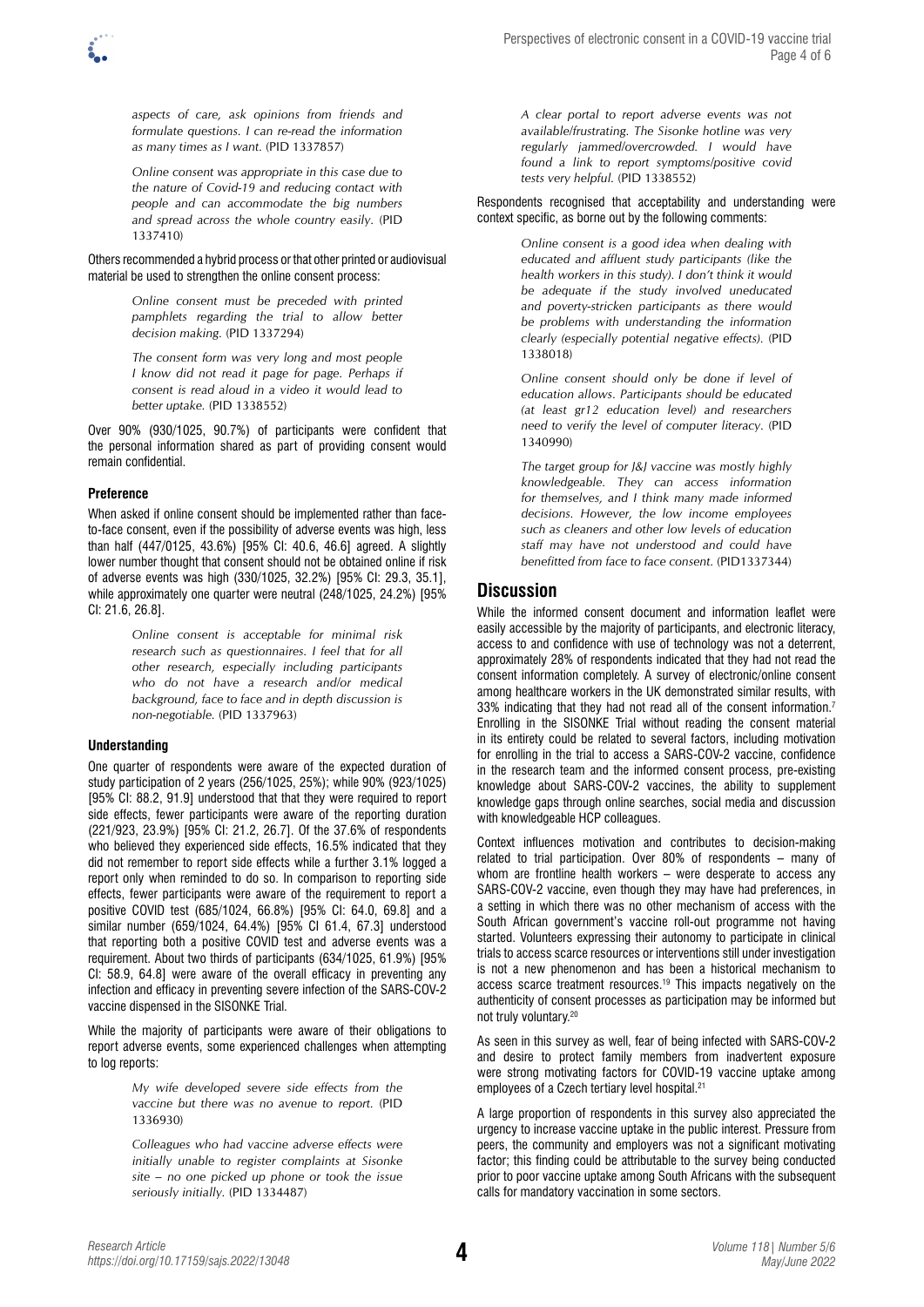Other studies have noted that research participants in certain situations would decide to participate in research, even before the consent process, based on trust alone<sup>22</sup> or confidence in professional recommendation23. Participants in the SISONKE Trial may have drawn on their own experiences as HCPs, academics and researchers when obtaining consent that meets ethical and legal requirements and this may have increased acceptability.

Three quarters of respondents indicated that being able to discuss the study with colleagues increased online consent acceptability and this is consistent with findings from the UK study of healthcare workers.<sup>7</sup> However, there is the risk of independent decision-making being influenced by strong opinions of colleagues and others in positions of authority, such as managers within the clinical work space.<sup>24</sup>

Among other factors, a review of current practice for use of e-consenting, identified the use of hyperlinks to digital media and websites to provide more information useful in engaging users and enhancing comprehension of the consent document.25

As per the Belmont Report, comprehension is one of the three conditions for ensuring that consent is informed; the others being information provision and voluntariness.26 While current good clinical practice guidelines do not require a test of comprehension of the risks and benefits of study participation, it is important to have reassurance that intention to participate is based on sound consideration of all the relevant information, including safety data. At the same time, not trusting the participant's capacity to make an informed choice should be avoided if study participants do not demonstrate comprehension of all aspects of the study but are able to understand key elements and possible risks associated with participation.2

While a test of comprehension as part of the consent process is not mandatory, assessing computer literacy in addition to comprehension of the consent document should be part of the electronic consent process in non-professional populations, and this opinion was expressed by respondents in this study. However, this suggestion raises the challenge of access to various electronic consent platforms and training in the use thereof in developing countries. Costs related to hardware and data access will be prohibitive if not covered by the study budget. Theft of expensive devices and subsequent possible harm to participants located in indigent communities must also be considered. In contrast to South African guidelines, international guidelines stipulate that study participants must have options to provide consent.3 To control for issues related to lack of Internet or e-literacy, printed material should be available. Some study participants may prefer a printed copy which they can refer to while going through the consent process with a member of the research team<sup>22</sup>, irrespective of whether consent is face to face or via teleconsent. Other material such as pamphlets and audiovisual material should be used to decrease the content in the consent document and enhance understanding.25

Consent to participate in a clinical trial initially, and throughout the duration of the study, is a dynamic ongoing process. In addition to discussions between researcher and participant initially, key elements of the consent form and the study, in addition to new information that changes the risk–benefit ratio or advises of the availability of other therapeutic/ preventative options, should be discussed at every study visit by the research team, with the option for the participant to withdraw consent at any time.<sup>7,27,28</sup> This ongoing process is not only an opportunity to remind participants of key study facts, including requirements for reporting adverse events, but to allay fears around side effects and address myths and misconceptions. Accessibility to the research team – whether face to face or via telephone, video call or teleconference – builds trust in researchers and in the research itself. In the context of high-risk studies, preference for face-to-face consultation with researchers was expressed in this survey, and was a sentiment expressed in other studies as well.<sup>28-</sup> <sup>30</sup> However, access to the research team, to provide clarification and reminders to report both adverse events and a positive COVID-19 test, proved challenging for some participants of the SISONKE Trial.

While international guidelines allow for an altered consent process for implementation/pragmatic trials<sup>10</sup> as well as under emergency conditions<sup>11</sup>, this is not addressed by South African guidelines. These waivers would not have been applicable to the SISONKE Trial as it did not meet the accepted definitions of an implementation or pragmatic trial or complete stipulations for an emergency situation. It is, however, worth noting that multiple research ethics committees in South Africa reviewed the SISONKE protocol and accepted and approved the research team's categorisation of the trial as a pragmatic trial as well as the altered consent process. This raises important questions around how research ethics committee members' training and research ethics guidelines in South Africa incorporate discussion of implementation trials and altered consent processes.

## *Limitations*

This survey was implemented between 2 and 4 months after enrolment in the SISONKE Trial was completed and recall bias may have impacted responses. For South African HCPs at the time, this trial provided the only means of accessing a vaccine to protect themselves and their families against a life-threatening infection. In light of this, factors that influenced the acceptability of the consent process used in the SISONKE Trial may have been of little relevance to trial participants who felt coerced to enrol in the trial to access a vaccine. It is possible that they may have regarded the consent process merely as a means to an end. Therefore, the high acceptability of electronic consent seen in this survey may be inflated. The number of neutral responses received may be attributable to social desirability bias, with survey participants wanting to express their gratitude for access to a vaccine and to avoid being critical of the consent process or SISONKE Trial researchers. The target population of this survey is not representative of the general population who would be enrolled into a clinical trial in South Africa or any other country in sub-Saharan Africa.

# **Conclusion**

Obtaining consent remotely is an invaluable option allowing the possibility of enrolling a large number of study participants quickly and efficiently from scattered geographical locations under conditions that preclude close contact. In the SISONKE Trial, the electronic consent process was easily navigated by educated HCPs with access to electronic devices and data. However, a significant percentage (32%) did not recall that breakthrough infections and adverse events had to be reported for a 2-year period after receiving the vaccine. Vaccine access was the most important motivation for participation, raising questions about how voluntary the consent process was. With the high likelihood of increased transmissibility of the Omicron variant of SARS-COV-2, HCPs find themselves once again in a position of no choice with respect to accessing a second vaccine via the SISONKE booster trial. At the time of writing, although recent policy changes allow for a Pfizer booster shot following one dose of the Johnson & Johnson's vaccine, HCPs who received two doses of the Johnsons & Johnson's vaccine via SISONKE, are currently not able to receive a Pfizer booster.

# **Acknowledgements**

We thank all the respondents for their invaluable time spent on completing the online survey. We also acknowledge the tremendous effort of the principal investigators of the SISONKE Trial in making a SARS-COV-2 vaccine available to South African healthcare workers. Research activities were supported by the Centre for Medical Ethics and Law, Stellenbosch University.

# **Competing interests**

We have no competing interests to declare.

# **Authors' contributions**

K.M. conceptualised the study, reviewed and edited the survey instrument and protocol, was involved in participant recruitment and reviewed and edited the manuscript. G.N. developed the content of the survey instrument and the protocol, submitted the protocol for ethics committee reviews, was involved in participant recruitment and led the development